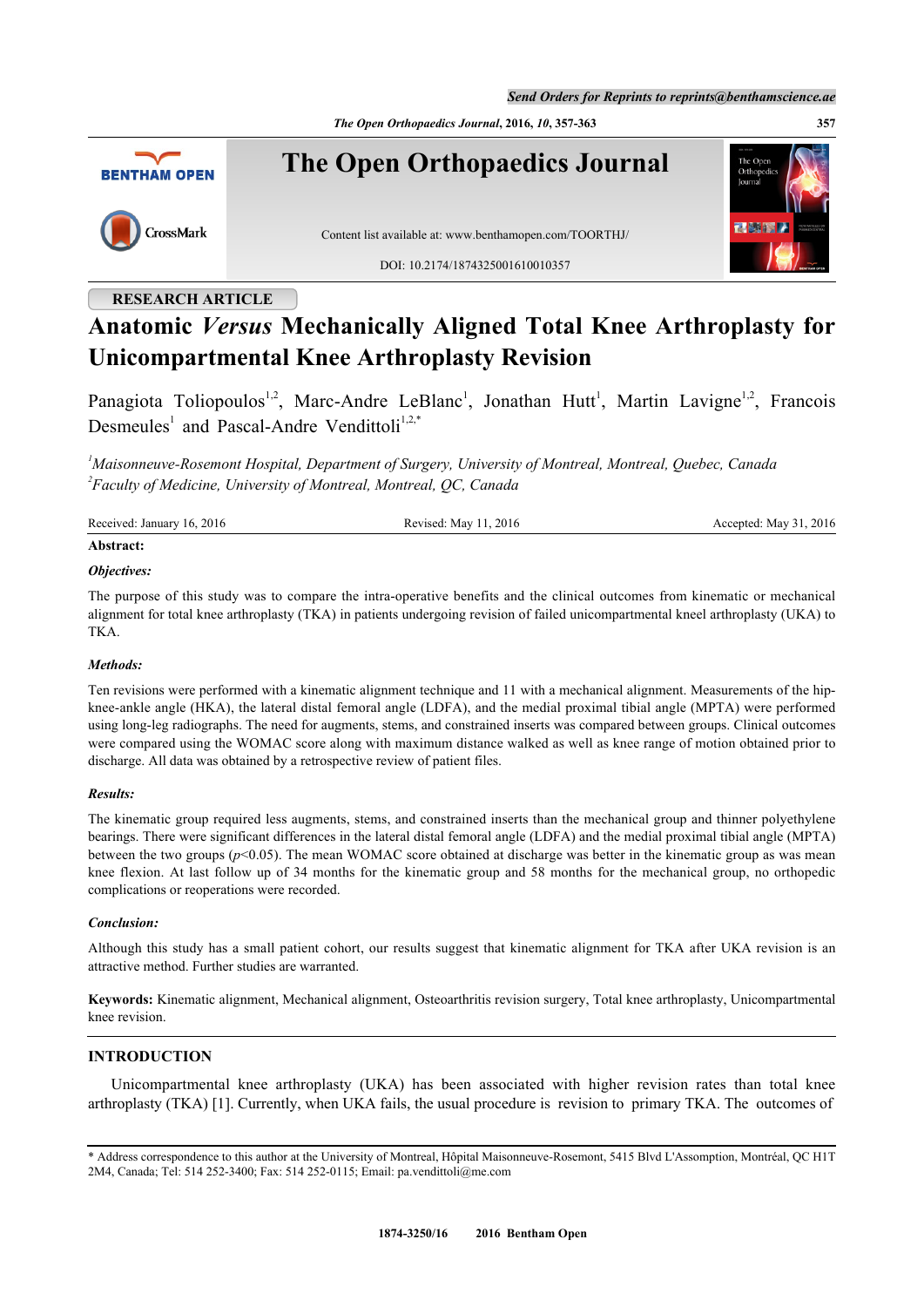revision have, however, been shown to be less optimal than primary TKA [[2\]](#page-5-1). Furthermore, following revision, the need for metallic augments and for supplementing fixation with stems is common [\[3](#page-5-2)].

In TKA, the usual practice is to perpendicularly align the implants to the femoral and tibial mechanical axes, thus recreating a neutral hip-knee-ankle angle (HKA); this practice is referred to as mechanical alignment [\[4](#page-5-3)]. Recently, anatomic alignment has been proposed as an alternative option to mechanical alignment [\[5](#page-5-4) - [7\]](#page-6-0). Here, bone cuts are made in order to replace and resurface the native joint thus preserving the natural anatomy of the knee; this results in the alignment of the components with the three kinematic axes of the knee, maintains the soft tissue envelope, and minimizes the need for ligament release [[4,](#page-5-3) [8](#page-6-1) - [10\]](#page-6-2). Early clinical results with this technique are encouraging and demonstrate improved functional scores and better range of motion compared to mechanical alignment [\[8](#page-6-1), [11](#page-6-3)].

To our knowledge, no studies have been published that compare mechanical and kinematic alignment of TKA when performed for revision of failed UKA. The purpose of this study was to, therefore, compare mechanical and kinematic alignment using computer navigation for medial UKA revision. The primary objective was to determine the intra operative benefits of kinematic alignment by comparing the uses of metallic augment, supplemental stems, and constrained implants between the two groups. Secondary objectives included comparing the post-operative radiographic measurements in both groups as well as the clinical outcomes measured with the Western Ontario and McMaster Universities Arthritis Index (WOMAC) scores [[12,](#page-6-4) [13\]](#page-6-5), the distance walked prior to discharge from the hospital as well as the maximum active flexion and extension obtained at discharge.

### **MATERIALS AND METHODS**

This was a retrospective study of all patients who had undergone medial UKA revision between 2006 and august 2014 by the senior author (PAV). This study was approved by the hospital research committee and informed consent was obtained. Patients were identified from our arthroplasty database. Patients revised for infection or failed lateral UKA were excluded. The creation of two groups (kinematic and mechanic) was possible due to a change in practice: before March 2011, all TKA were performed using mechanical alignment, and kinematic alignment was introduced afterwards.

Patient demographics, body mass index (BMI), use of augment spacers, stems, types of implant constraints, furthest distance walked prior to discharge as well as maximum flexion and extension prior to discharge were obtained from patient charts and recorded. In order to assess clinical outcomes, the WOMAC questionnaire was administered to all patients via telephone by one investigator (PT).

#### **Patient Characteristics**

Twenty-five patients who had undergone revision UKA were identified in our database. Four were excluded: two underwent revision for infection and two had a failed lateral UKA. This left 11 subjects with mechanically aligned TKA and 10 with kinematically aligned revision TKA. Table **[1](#page-1-0)** presents selected patients' characteristics. Subjects in the mechanical group had a mean age of 66 years (SD: 13.1, range: 49 to 92 years) and subjects in the kinematic alignment group had a mean age of 64 (SD: 8.2, range: 56 to 79 years). Forty-five percent of patients in the mechanical group (5/11) were male compared to 30% of patients in the kinematic group (3/10). The mean body mass indexes (BMI) were 29.5 (SD: 8.9, range 17.2 to 45.3) and 31.7 (SD: 7.6, range 22.7 to 41.7) in the mechanical and kinematic groups respectively. Osteoarthritis progression was the primary reason for revision in both groups followed by aseptic loosening of the implant.

#### **Surgical Techniques**

All patients received a fixed bearing implant (Triathlon, Stryker, Mawaw, US). The surgical approach was an anterolateral skin incision with a standard medial parapatellar arthrotomy. No tourniquet was used. Kinematic alignment in the coronal plane was achieved using optical computer navigation (Orthomap ASM, Stryker, Michigan, US). The position of the hip centre, femoral centre and axis, tibial centre and axis and malleoli were recorded. After femoral and tibial implant removal, the distal femoral and proximal tibial bony surfaces were mapped, and a navigated cutting jigsaw was used to make the distal femoral and proximal tibial resection.

#### <span id="page-1-0"></span>**Table 1. Baseline demographics and clinical characteristics.**

|                                              | Mechanical<br>  alignment n=1 | $\mathbf{v}$<br>Kinematic alignment n=10 |
|----------------------------------------------|-------------------------------|------------------------------------------|
| $^{\prime}$ CD<br>Mean age<br>vears<br>י שפ. | 66<br>. .                     | 7Ω<br>04<br>. .                          |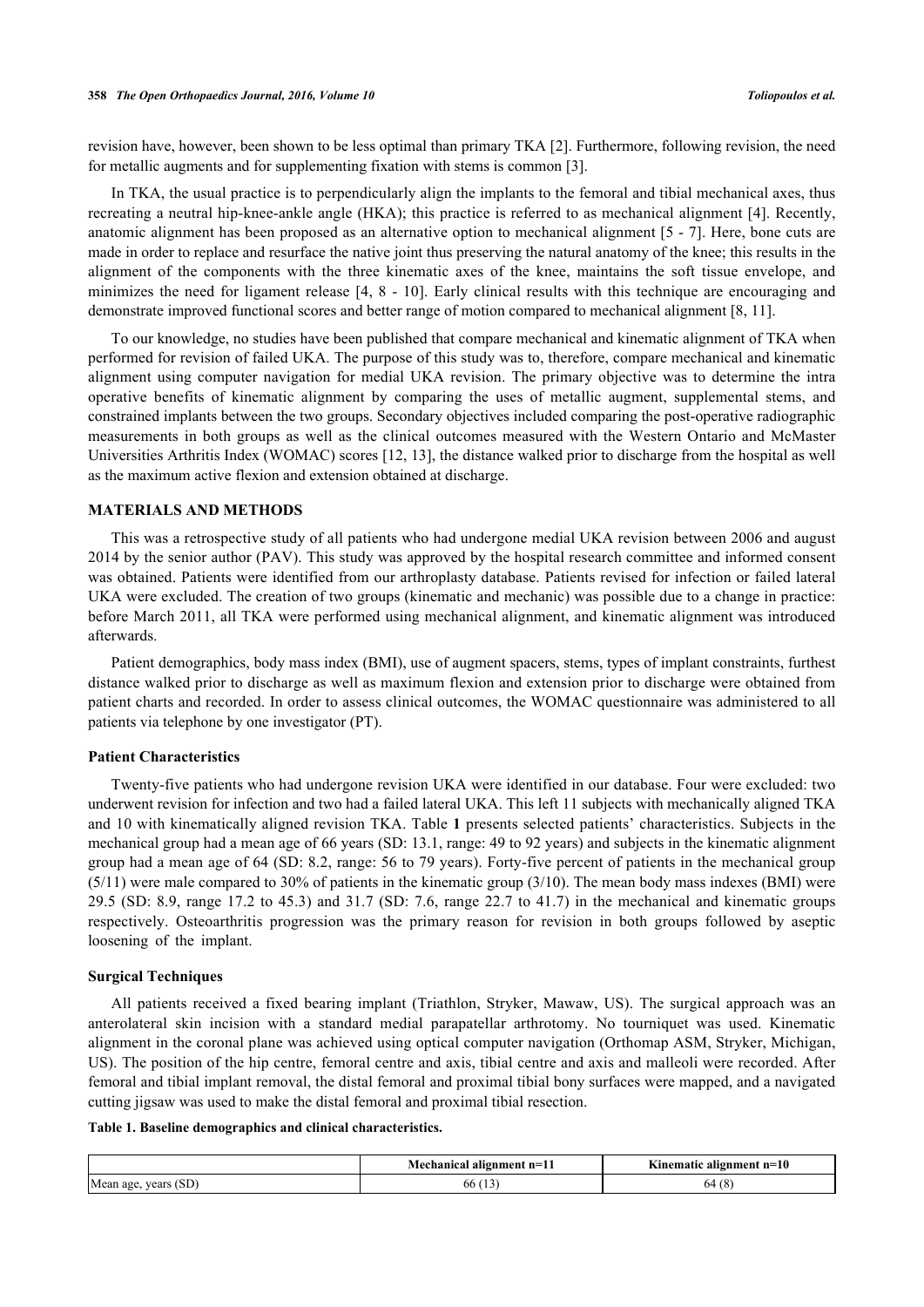#### *Anatomic Versus Mechanically Aligned Knee Arthroplasty The Open Orthopaedics Journal, 2016, Volume 10* **359**

|                                                                                                                                           | Mechanical alignment n=11 | Kinematic alignment n=10 |
|-------------------------------------------------------------------------------------------------------------------------------------------|---------------------------|--------------------------|
| Males, $nb(%)$                                                                                                                            | 5(45)                     | 3(30)                    |
| Mean BMI, $kg/m^2(SD)$                                                                                                                    | 29.5(8.9)                 | 31.7 $(7.6)$             |
| Reasons for UKA revision<br>aseptic loosening<br>arthritis progression<br>trauma<br>wear and tear<br>bleeding<br>reaction to foreign body |                           |                          |

 $\clubsuit$ <sub>n=9</sub>

<span id="page-2-0"></span>In the mechanical group, the cuts were adjusted to ensure a 9 mm resection on the lateral femoral condyle and tibial plateau (minimal implant thickness). Resection angles were then adjusted to 0 degrees according to the mechanical axis of femur and tibia. In the case where medial resection was -3 mm to -1 mm (no bone resected), we increased the lateral resection to obtain a 1 mm resection medially and increased polyethylene thickness. When resection was  $\geq$  -4mm, we kept lateral resection to 9 mm, increased medial resection to 5 mm and used a 5 mm medial metallic augment. Femoral rotation was set according to the epicondylar axis. Medial ligament release was performed if needed and knee stability assessed to determine the need for constrained inserts.



**Fig. (1).** Post-operative weight-bearing long-leg AP radiographs of a mechanically aligned TKA [**A**] and of a kinematically aligned TKA [**B**]. The line connecting the center of the femoral head and the ankle passes through the center of the knee in the mechanically aligned knee but not in the kinematic.

In the kinematic group, regardless of pre-operative deformity, only the deep medial collateral ligament was routinely released. The cuts were adjusted to ensure a 9 mm resection on the lateral femoral condyle and tibial plateau. Resection angles were then adjusted to compensate medial femoral condyle and tibial plateau cartilage and bone loss thicknesses, thus recreating the patient's native joint orientation. Because of the UKA implant thickness (femur 4 mm, tibia 8 mm), in most cases, bone resection on the medial surfaces was between 1-4 mm maximum. Resections angles were modified only if the measured angles fell outside a pre-defined safe range of either a combined coronal orientation within  $+/3$  degrees of neutral and/or independent femoral or tibial cuts within  $+/-5$  degrees. The femoral components were placed in neutral rotation according to the posterior condyles compensating with a 4 mm spacer on the medial side (UKA femoral implant thickness = 4 mm).

Radiographic measurements were made on post-operative weight-bearing long-leg AP radiographs by one investigator (MAL). The mechanical axis of the femur was defined as a line connecting the center of the femoral head to the center of the knee. The mechanical axis of the tibia was defined as a line connecting the center of the knee and the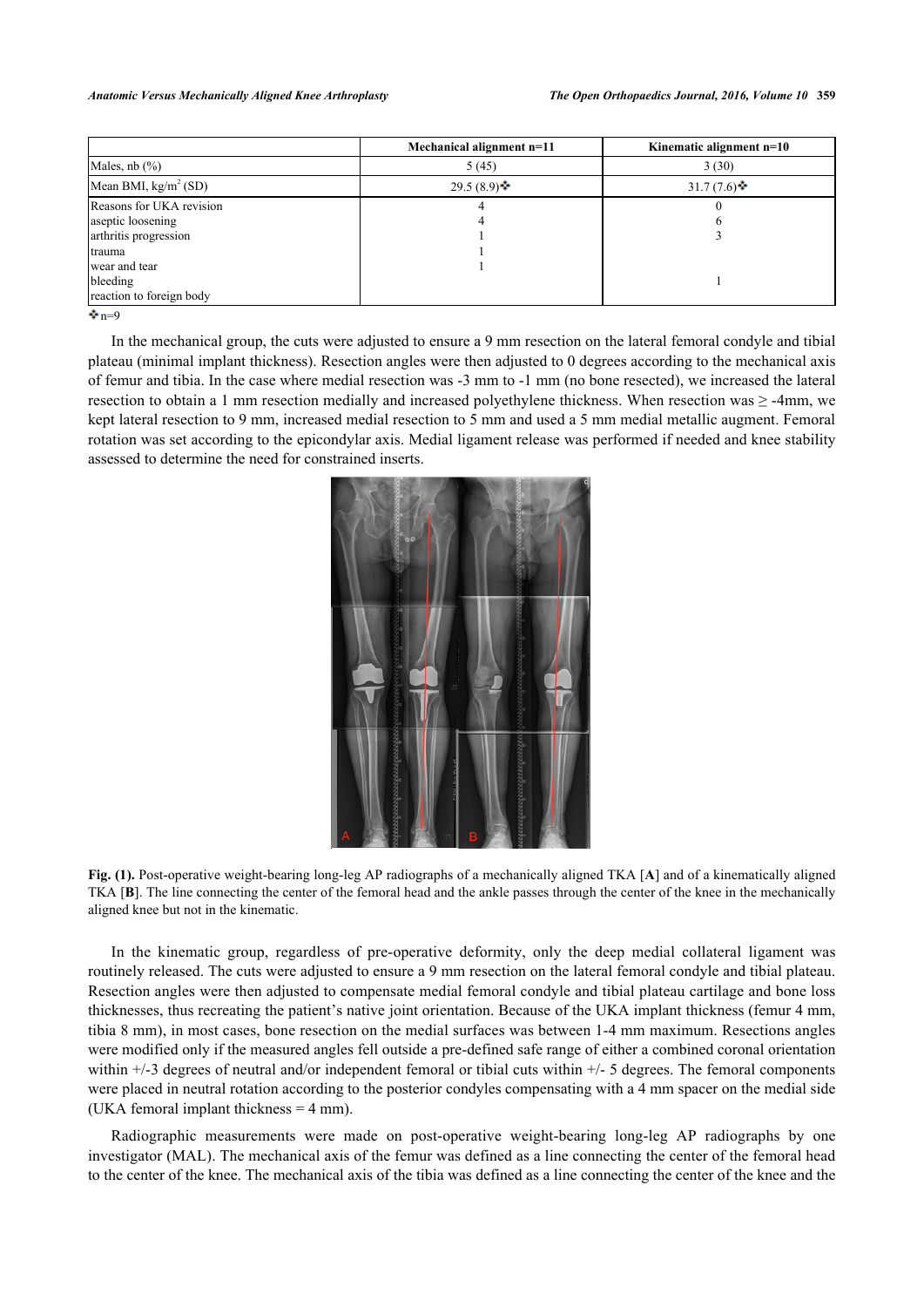center of the talus. The anatomic axis of the femur and the anatomic axis of the tibia were respectively defined as lines drawn along the length of the intramedullary canals of the femur and the tibia. The following angles were measured on the weight-bearing long-leg AP radiographs: the hip-knee-ankle (HKA) angle, the medial proximal tibial angle (MPTA) and the lateral distal femoral angle (LDFA). Fig. (**[1](#page-2-0)**) shows sample weight-bearing long-leg AP radiographs of both anatomic and mechanical alignment.

#### **Statistical Analysis**

Descriptive statistics were used to summarize the patients' characteristics. The arithmetic mean, standard deviation (SD), and range were determined for each measure in the anatomic and kinematic groups. The differences in the means were calculated using the Wilcoxon signed-rank test. Significance was set at  $\alpha$ =0.05. All calculations were made using SPSS version 19.0 (Armonk, NY: IBM Corp.).

## **RESULTS**

#### **Surgical Procedure and Types of Implants**

In the kinematically aligned group, 1/10 (10%) of patients required a 5 mm tibial augment spacers compared to 3/11 (28%) of patients in the mechanical group. No supplemental tibial stems were needed in the kinematic group whereas 3 were required in the mechanical group. In the kinematic group, mean polyethylene thickness was 9.6 mm (SD: 1.0, range: 9 to 11) *vs*. 10.7 mm (SD: 1.6, range: 9 to 14) in the mechanic group (*p*=0.8). Constrained implants were not required in either group.

#### **Radiographic Measurements**

Radiographic measurements are presented in Table **[2](#page-3-0)**. The mean HKA was 1.3° in varus in the kinematic group (SD: 1.7, range: 3.3° varus to 1.2° valgus) *vs*. 1.7° in varus in the mechanical group (SD 1.8, range: 6.0° varus to 0.4 valgus)  $(p=0.87)$ . In the kinematically aligned group, the mean MPTA was  $2.4^{\circ}$  in varus in the kinematic group (SD: 1.9, range: 5.0° varus to 0.3° valgus) *versus* 0.8° in varus in the mechanical group (SD: 1.7, range: 5.2° varus to 1.2° valgus) (*p*=0.04). The LDFA was 1.0° in valgus in the kinematic group (SD, 1.8, range: 1.6° varus to 4.0° valgus) compared to 1.3° in varus in the mechanical group (SD: 1.0, range:  $2.7^\circ$  varus to  $0.4^\circ$  valgus) ( $p=0.01$ ).

|             | <b>Mechanical alignment</b><br>$n=11$ | <b>Kinematic alignment</b><br>$n=10$ | <i>p</i> -value |
|-------------|---------------------------------------|--------------------------------------|-----------------|
| <b>HKA</b>  | 700                                   | 1.3❖                                 | 0.87            |
| <b>MPTA</b> | $0.8^{\rm s}$                         | 2.4                                  | 0.04            |
| <b>LDFA</b> | 200                                   | 1.0                                  | 0.01            |

#### <span id="page-3-0"></span>**Table 2. Radiographic measurements.**

<sup>a</sup> + varus/- valgus,  $\overline{m}$  n=7,  $\cdot$  n=9,  $\frac{8}{3}$  n=10

#### **Clinical Outcomes**

At last follow up of 34 months for the kinematic group and 58 months for the mechanical group, no orthopedic complications or reoperations were recorded. Clinical outcomes measures are presented in Table **[3](#page-4-0)**. At last follow up, the mean WOMAC score was 13 points better in the kinematic group: 8.8 (SD: 15.5, range: 0-46) *versus* 22.3 (SD: 29.9, range: 0-87) (*p*=0.49). In the kinematic group, the patients walked an average of 35.6 meters (SD: 29.1, range: 10-100 m) *versus* 30.2 meters (SD: 15.0, range: 12-60 m) in the mechanical group (*p*= 0.96). In the kinematic group, prior to discharge, a mean flexion of 95° (SD: 12°, range: 70-110°) was attained compared to 83° (SD: 8°, range: 65-90°) in the mechanical group ( $p=0.01$ ). In the kinematic group, the lowest flexion value (70°) was found in a patient who underwent revision following trauma and in the remaining patients, the values ranged from 90° to 110°. In the mechanical group, the lowest flexion value (65°) was found in a patient who underwent revision following arthritis progression and, in the remaining patients, the range was between 80°-90° for flexion. Eighty-eight percent (7/8) patients in the kinematic group managed to completely extend their knee (defined as an extension of 0°) compared to 50% (4/8) in the mechanical group.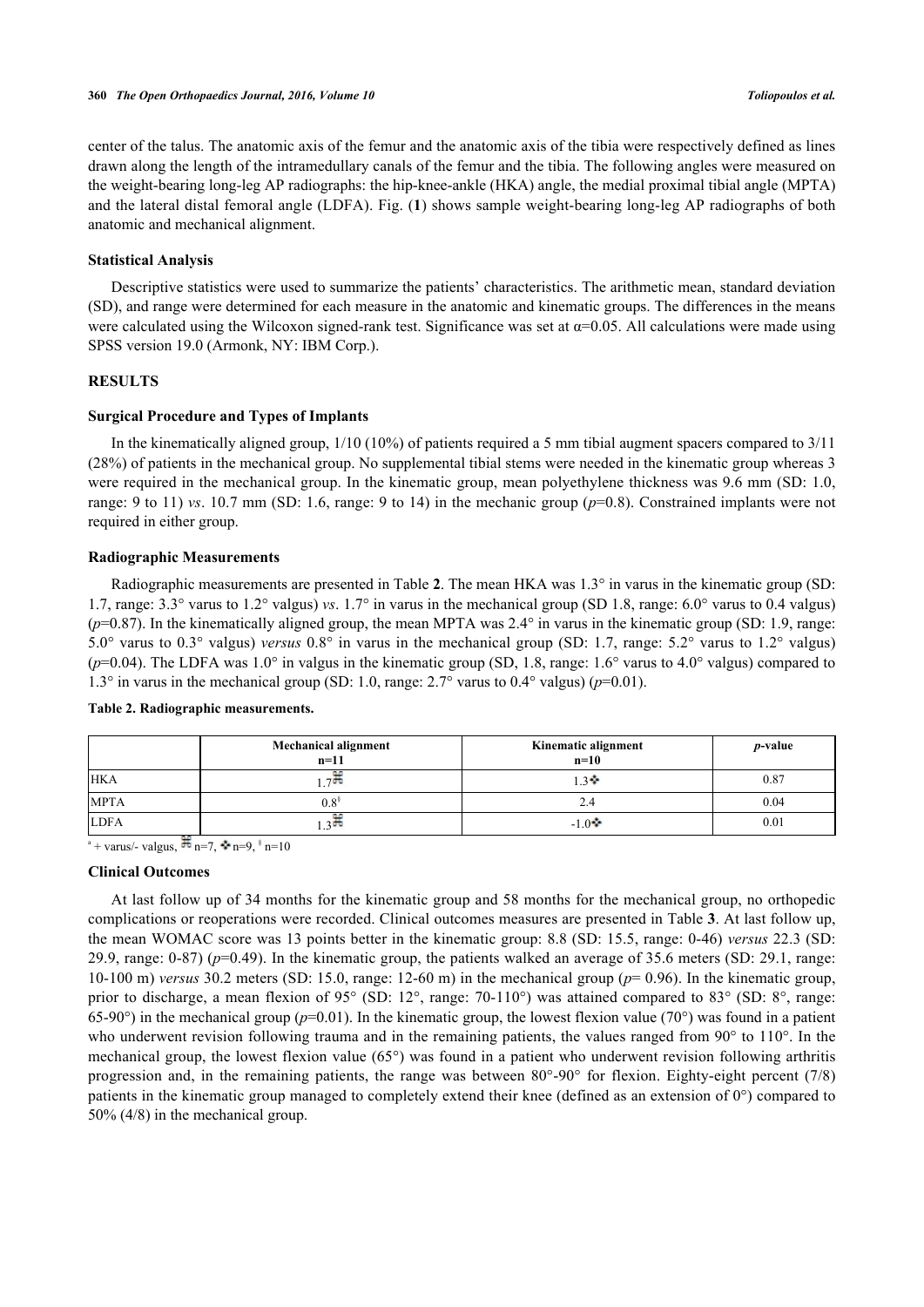|                                            | <b>Mechanical alignment</b><br>$n=11$ | Kinematic alignment n=10 | <i>p</i> -value |
|--------------------------------------------|---------------------------------------|--------------------------|-----------------|
| Womac score, mean                          | 22.3                                  | 8.8                      | 0.49            |
| Time at WOMAC, months (SD)                 | $58(30)$ <sup>H</sup>                 | 34 $(29)^8$              |                 |
| Post-operative motion                      |                                       |                          |                 |
| mean flexion.<br>$\circ$ (SD)              | $83^{\circ} (8)^{8}$                  | $95^{\circ} (12)^{8}$    | 0.01            |
| complete extension $(\% )$                 | 4(50)                                 | 7 (88) <sup>§</sup>      |                 |
| Distance walked prior to discharge, m (SD) | 30.2(15.0)                            | 35.6(29.1)               | 0.96            |
| Augment spacers, nb $(\% )$                | 3(28)                                 | 1(10)                    |                 |
| Tibial stems, $nb$ (%)                     | 3(28)                                 | 0(0)                     | ---             |
| Polyethylene thickness, mean (SD)<br>- 88  | 10.7(1.6)                             | 9.6(1.0)                 | 0.8             |

<span id="page-4-0"></span>**Table 3. Surgical procedure, clinical outcome scores, and movement prior to discharge.**

 $\mathrm{s}_{\mathrm{n=8},\,}$   $\mathrm{m}_{\mathrm{n=7}}$ 

#### **DISCUSSION**

Revision of UKA to TKA can often be a complex procedure since bony landmarks may be lost and patients may present with bony defects, thus rendering reconstruction difficult [[14\]](#page-6-6). Stems and augments are sometimes required to improve fixation and constrained inserts may be necessary in cases of unsatisfactory ligament balance. Clinical results of UKA revision are known to be inferior to a primary TKA [[2\]](#page-5-1). We hypothesized that using kinematic alignment during UKA revision would facilitate surgery and improve patient outcomes. Comparing a group of mechanically and kinematically aligned UKA revisions, we showed that the kinematically aligned group required less augment spacers, less tibial stems and overall, thinner polyethylene inserts than the mechanical group. In terms of clinical outcomes, the mean total WOMAC, knee flexion, and extension attained before discharge from the hospital were better in the kinematic group.

The major limitation of our work is the small number of patients in each group and, as such, our results should be interpreted with caution and should be reconfirmed with larger trials. While our center is an arthroplasty center, only 25 patients had undergone revision UKA in the last eight years. A multicenter study would have been more ideal in terms of ensuring larger cohort numbers and would have allowed the inclusion of patients who had undergone revision TKA by more than one surgeon. By only including patients that were operated on by one surgeon, we may be limiting the extent to which our findings can be generalized.

Furthermore, because of the limited number of patients, our study power is small and thus, we are unable to detect small differences between the two groups. It therefore remains possible that certain differences that we have deemed non-statistically significant are, in fact, statistically significant and clinically important. In terms of what we have established as being statistically significant, it also remains possible that the differences between the two groups are larger than what we are reporting. Also, the clinical significance of the results in our study is primarily inferred by the WOMAC and, even though this is a validated tool, more data points are needed to fully conclude on clinical significance. This study was retrospective and we acknowledge that a randomized controlled trial would have been the gold standard in terms of determining differences between the groups.

The most common practice for alignment in TKA is to create a neutral lower limb axis by cutting distal femoral and proximal tibial bone at 90 degrees to their respective mechanical axes, with the femoral component placed in external rotation to achieve ligament balance in flexion: this is the standard mechanical alignment technique[[4](#page-5-3)]. TKAs implanted in this manner have established long term survivorship [[15\]](#page-6-7). The disadvantage of this method is that it alters joint line orientation when compared with many patients' native anatomy. Kinematic alignment is an alternative option [\[5](#page-5-4) - [7\]](#page-6-0). Bone cuts are made to replace and resurface the native joint, preserving the natural anatomy of the knee. For most UKA, surgical technique aims at resurfacing the medial compartment while restoring the lower limb alignment to its pre arthritic stage, often leaving a little of varus which protects the lateral compartment. With the current implants designs, due to implant thickness, bone resections are often thicker than when performing a mechanically aligned TKA. Adding the bone loss associated with UKA loosening, a medial bone defect is often present when performing UKA revision with a mechanically aligned TKA [[3\]](#page-5-2).

In our study, using a kinematic technique, our tibial cuts were performed with some varus (mean MPTA of 2.4° in varus (range: 5.0° varus to 0.3° valgus). Such angles helped us to minimize the medial bone defect and the lateral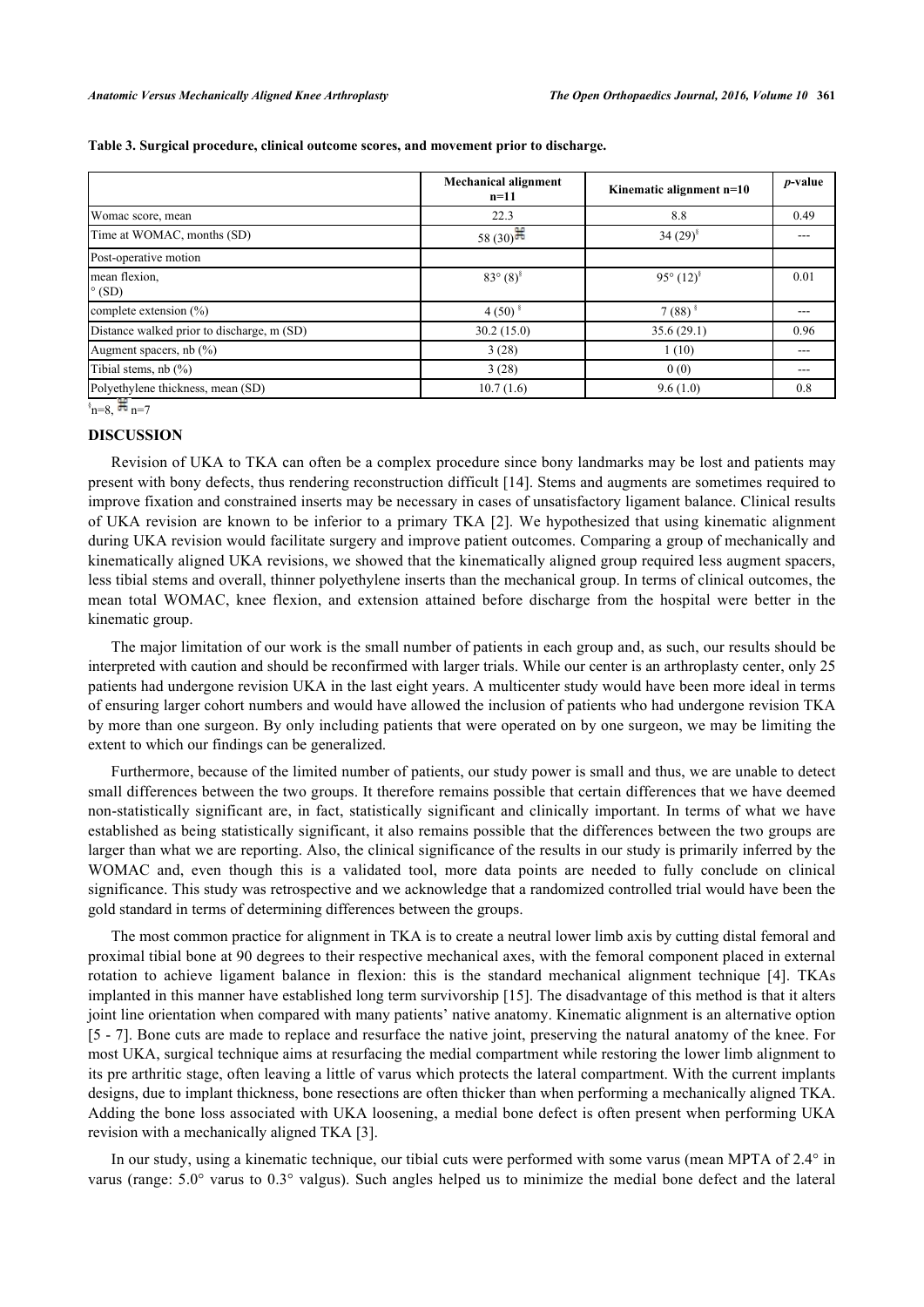plateau cut thickness and also reduced the need for an augment and the final polyethylene thickness used. This negated the need for a supplemental tibial stem in our kinematic group. On the femoral side, in most cases, bone defects were minimal irrespective of the technique used and thus, no augments or stems were required.

With respect to patient function and satisfaction, historically, mechanically aligned TKA has been shown to improve the quality of life of patients with end-stage knee arthritis yet recent data suggests that, following TKA, only 82% to 89% of patients are satisfied with the outcomes of the procedure[[16](#page-6-8) - [18\]](#page-6-9). Patient satisfaction with kinematic alignment, as evidenced by patient-reported function, is high and this perhaps because kinematic alignment avoids undesirable kinematic consequences by preserving knee joint anatomy, orientation and lower limb alignment[[9\]](#page-6-10). Although our study was not powered to compare patient function on a validated scale, we found much better results on the WOMAC scale in our kinematic group: 9 *versus* 22 (*p*=0.49). Our WOMAC results are comparable to the only randomized study comparing kinematic and mechanical alignment in patients undergoing primary TKA in which Dossett *et al*. demonstrated that patients in the kinematically aligned group had significantly better WOMAC scores (15 *vs*. 26, *p*=0.005) [[11\]](#page-6-3). Similarly to our findings, Dossett *et al*. also demonstrated significantly better flexion prior to discharge in the kinematic group (121° *vs*. 113°, *p*=0.002).

#### **CONCLUSION**

This study shows that kinematic alignment is suitable in UKA revision surgery and presents with certain advantages. Larger studies are warranted to further investigate the benefits of kinematic *versus* mechanical alignment for UKA revision.

## **LIST OF ABBREVIATIONS**

| BMI         | $=$ | body mass index                                           |
|-------------|-----|-----------------------------------------------------------|
| HKA         | $=$ | hip-knee-ankle angle                                      |
| <b>LDFA</b> | $=$ | the lateral distal femoral angle                          |
| <b>MPTA</b> | =   | medial proximal tibial angle                              |
| SD.         | =   | standard deviation                                        |
| TKA         | =   | total knee arthroplasty                                   |
| UKA         | =   | unicompartmental knee arthroplasty                        |
| WOMAC       | =   | Western Ontario and McMaster Universities Arthritis Index |

## **CONFLICT OF INTEREST**

Dr Vendittoli and Dr Lavigne are paid consultants for Microport and Stryker and receive research funding from Medacta, Microport, Stryker, Smith and Nephew, and Zimmer. The remaining authors have no conflicts of interest and we confirm that the contents of this article have no conflict of interest.

#### **ACKNOWLEDGEMENTS**

We would like to thank our research team at Maisonneuve-Rosemont Hospital for their help in conducting this study.

## **REFERENCES**

- <span id="page-5-0"></span>[1] Knutson K, Lewold S, Robertsson O, Lidgren L. The Swedish knee arthroplasty register. A nation-wide study of 30,003 knees 1976-1992. Acta Orthop Scand 1994; 65(4): 375-86. [\[http://dx.doi.org/10.3109/17453679408995475\]](http://dx.doi.org/10.3109/17453679408995475) [PMID: [7976280](http://www.ncbi.nlm.nih.gov/pubmed/7976280)]
- <span id="page-5-1"></span>[2] Pearse AJ, Hooper GJ, Rothwell A, Frampton C. Survival and functional outcome after revision of a unicompartmental to a total knee replacement: the New Zealand National Joint Registry. J Bone Joint Surg Br 2010; 92(4): 508-12. [\[http://dx.doi.org/10.1302/0301-620X.92B4.22659\]](http://dx.doi.org/10.1302/0301-620X.92B4.22659) [PMID: [20357326](http://www.ncbi.nlm.nih.gov/pubmed/20357326)]
- <span id="page-5-2"></span>[3] Barrett WP, Scott RD. Revision of failed unicondylar unicompartmental knee arthroplasty. J Bone Joint Surg Am 1987; 69(9): 1328-35. [PMID: [3440791\]](http://www.ncbi.nlm.nih.gov/pubmed/3440791)
- <span id="page-5-3"></span>[4] Cherian JJ, Kapadia BH, Banerjee S, Jauregui JJ, Issa K, Mont MA. Mechanical, Anatomical, and Kinematic Axis in TKA: Concepts and Practical Applications. Curr Rev Musculoskelet Med 2014; 7(2): 89-95. [\[http://dx.doi.org/10.1007/s12178-014-9218-y\]](http://dx.doi.org/10.1007/s12178-014-9218-y) [PMID: [24671469](http://www.ncbi.nlm.nih.gov/pubmed/24671469)]
- <span id="page-5-4"></span>[5] Bellemans J, Colyn W, Vandenneucker H, Victor J. The Chitranjan Ranawat award: is neutral mechanical alignment normal for all patients? The concept of constitutional varus. Clin Orthop Relat Res 2012; 470(1): 45-53.